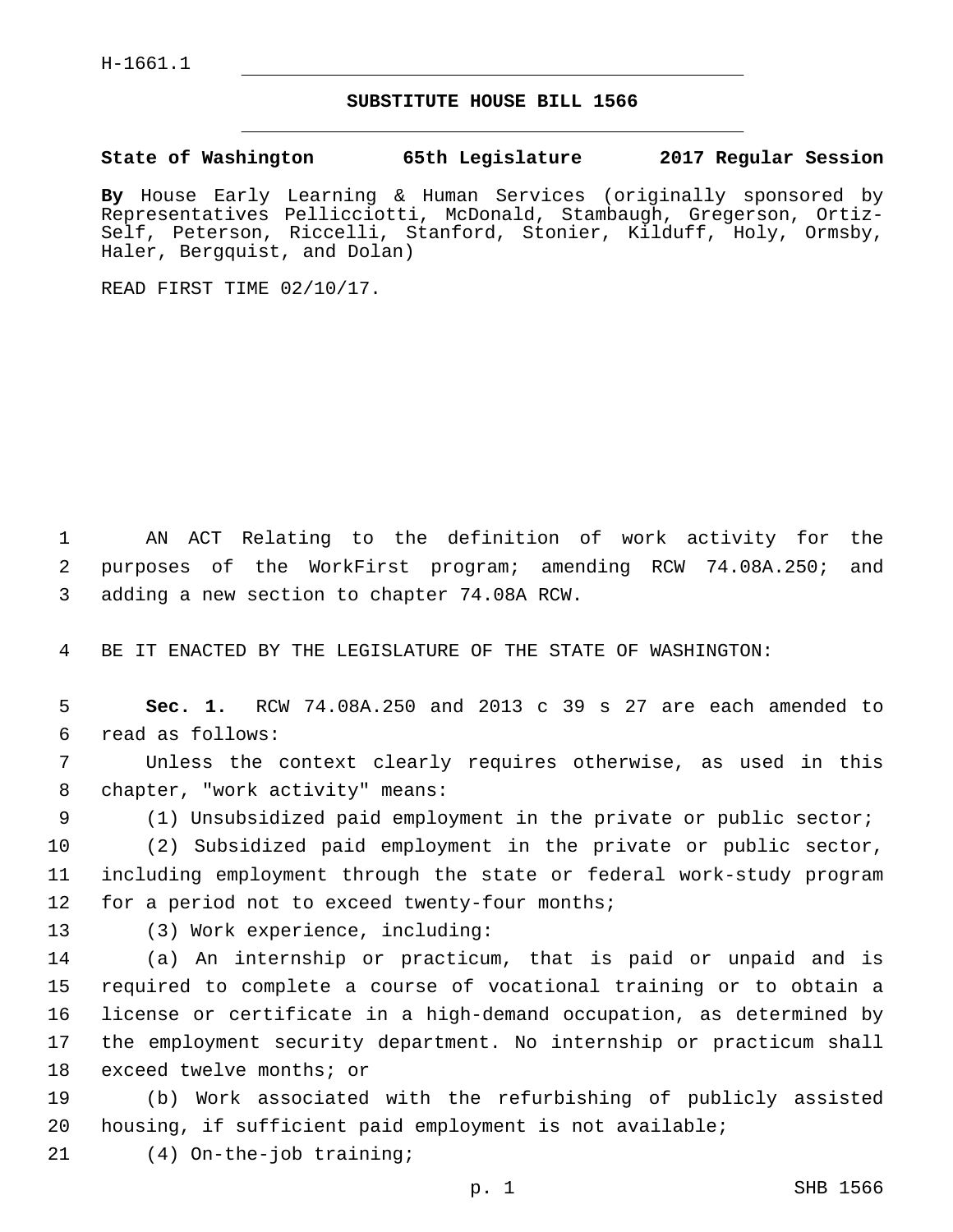- 
- (5) Job search and job readiness assistance;1

 (6) Community service programs, including a recipient's voluntary service at a child care or preschool facility licensed under chapter 43.215 RCW or an elementary school in which his or her child is 5 enrolled;

6 (7) Vocational educational training, not to exceed ((twelve)) twenty-four months with respect to any individual;7

8 (8) Job skills training directly related to employment;

 (9) Education directly related to employment, in the case of a recipient who has not received a high school diploma or a high school equivalency certificate as provided in RCW 28B.50.536;

 (10) Satisfactory attendance at secondary school or in a course of study leading to a high school equivalency certificate as provided in RCW 28B.50.536, in the case of a recipient who has not completed 15 secondary school or received such a certificate;

 (11) The provision of child care services to an individual who is 17 participating in a community service program;

 (12) Internships, that shall be paid or unpaid work experience performed by an intern in a business, industry, or government or 20 nongovernmental agency setting;

 (13) Practicums, which include any educational program in which a student is working under the close supervision of a professional in an agency, clinic, or other professional practice setting for 24 purposes of advancing their skills and knowledge;

 (14) Services required by the recipient under RCW 74.08.025(3) 26 and 74.08A.010(4) to become employable;

 (15) Financial literacy activities designed to be effective in assisting a recipient in becoming self-sufficient and financially 29 stable; and

 (16) Parent education services or programs that support development of appropriate parenting skills, life skills, and 32 employment-related competencies.

 NEW SECTION. **Sec. 2.** A new section is added to chapter 74.08A 34 RCW to read as follows:

 The joint legislative audit and review committee must review the impact of extending the amount of vocational training time that qualifies for work activity from twelve months to twenty-four months. The joint legislative audit and review committee shall report its